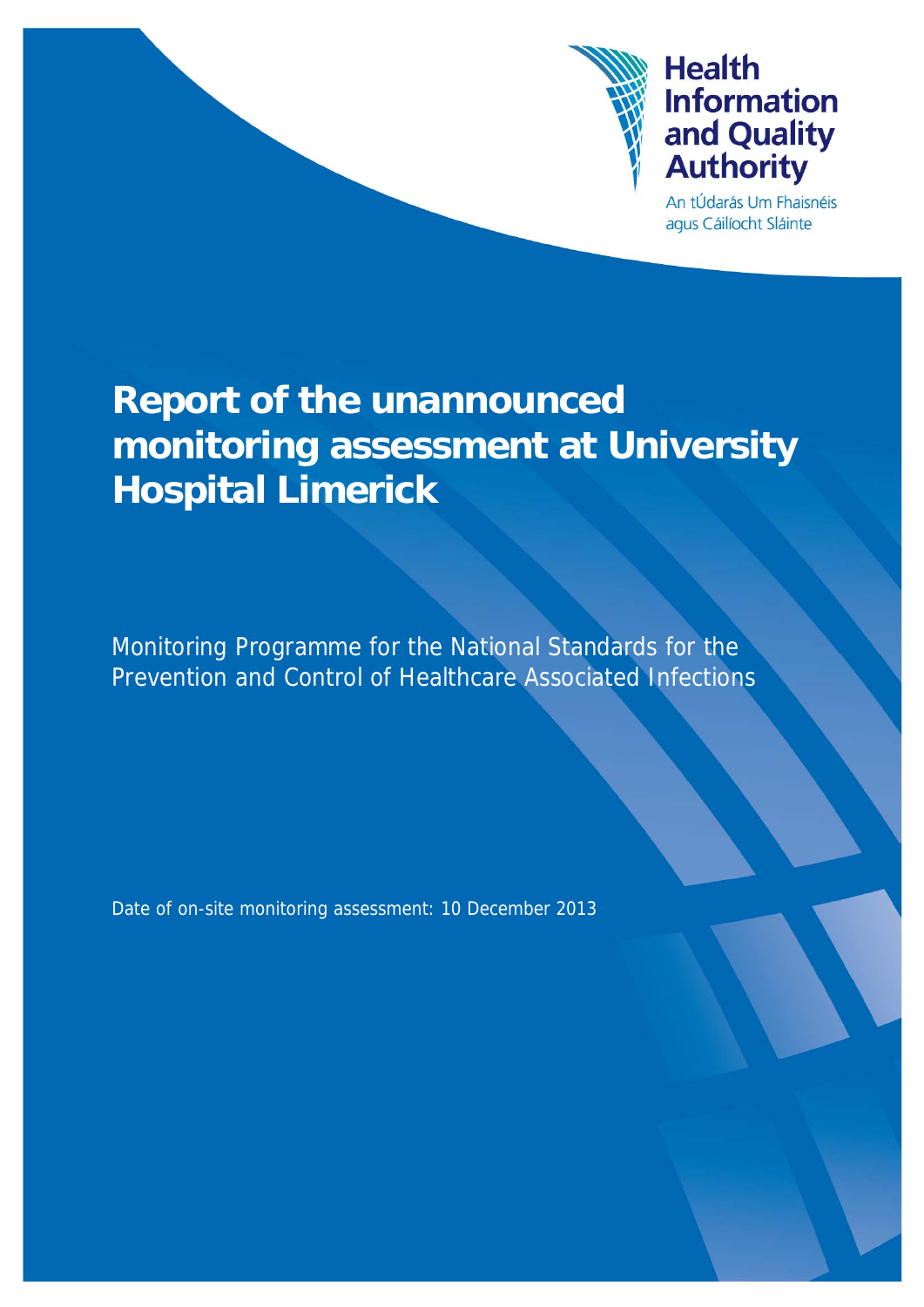# **About the Health Information and Quality Authority**

The Health Information and Quality Authority (HIQA) is the independent Authority established to drive continuous improvement in Ireland's health and personal social care services, monitor the safety and quality of these services and promote person-centred care for the benefit of the public.

The Authority's mandate to date extends across the quality and safety of the public, private (within its social care function) and voluntary sectors. Reporting to the Minister for Health and the Minister for Children and Youth Affairs, the Health Information and Quality Authority has statutory responsibility for:

- **F** Setting Standards for Health and Social Services Developing person-centred standards, based on evidence and best international practice, for those health and social care services in Ireland that by law are required to be regulated by the Authority.
- **Social Services Inspectorate** Registering and inspecting residential centres for dependent people and inspecting children detention schools, foster care services and child protection services.
- **Monitoring Healthcare Quality and Safety** Monitoring the quality and safety of health and personal social care services and investigating as necessary serious concerns about the health and welfare of people who use these services.
- **Health Technology Assessment** Ensuring the best outcome for people who use our health services and best use of resources by evaluating the clinical and cost effectiveness of drugs, equipment, diagnostic techniques and health promotion activities.
- **Health Information** Advising on the efficient and secure collection and sharing of health information, evaluating information resources and publishing information about the delivery and performance of Ireland's health and social care services.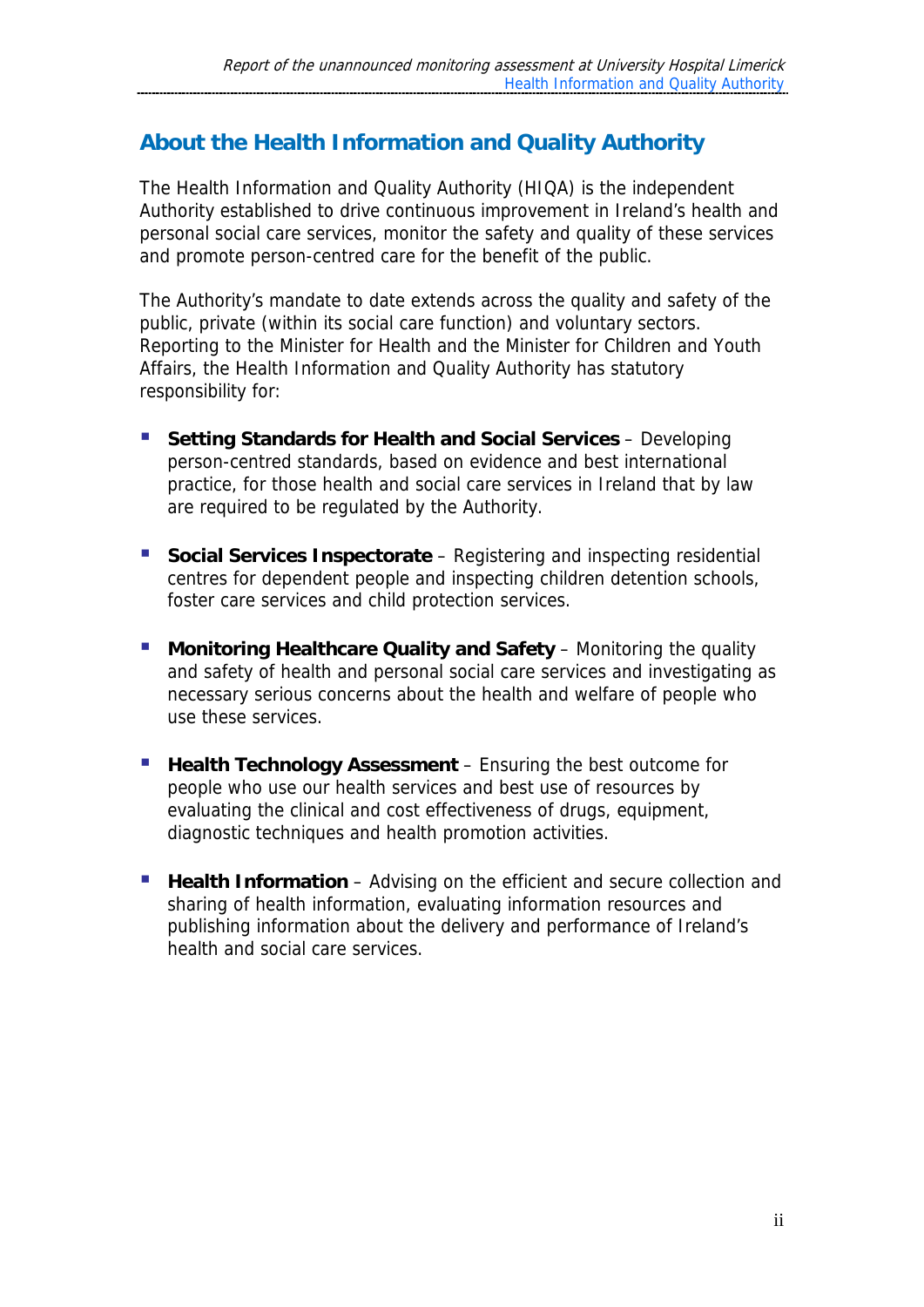# **Table of Contents**

|  |  | 3.1 Standard 3. Environment and Facilities Management 7 |
|--|--|---------------------------------------------------------|
|  |  |                                                         |
|  |  |                                                         |
|  |  |                                                         |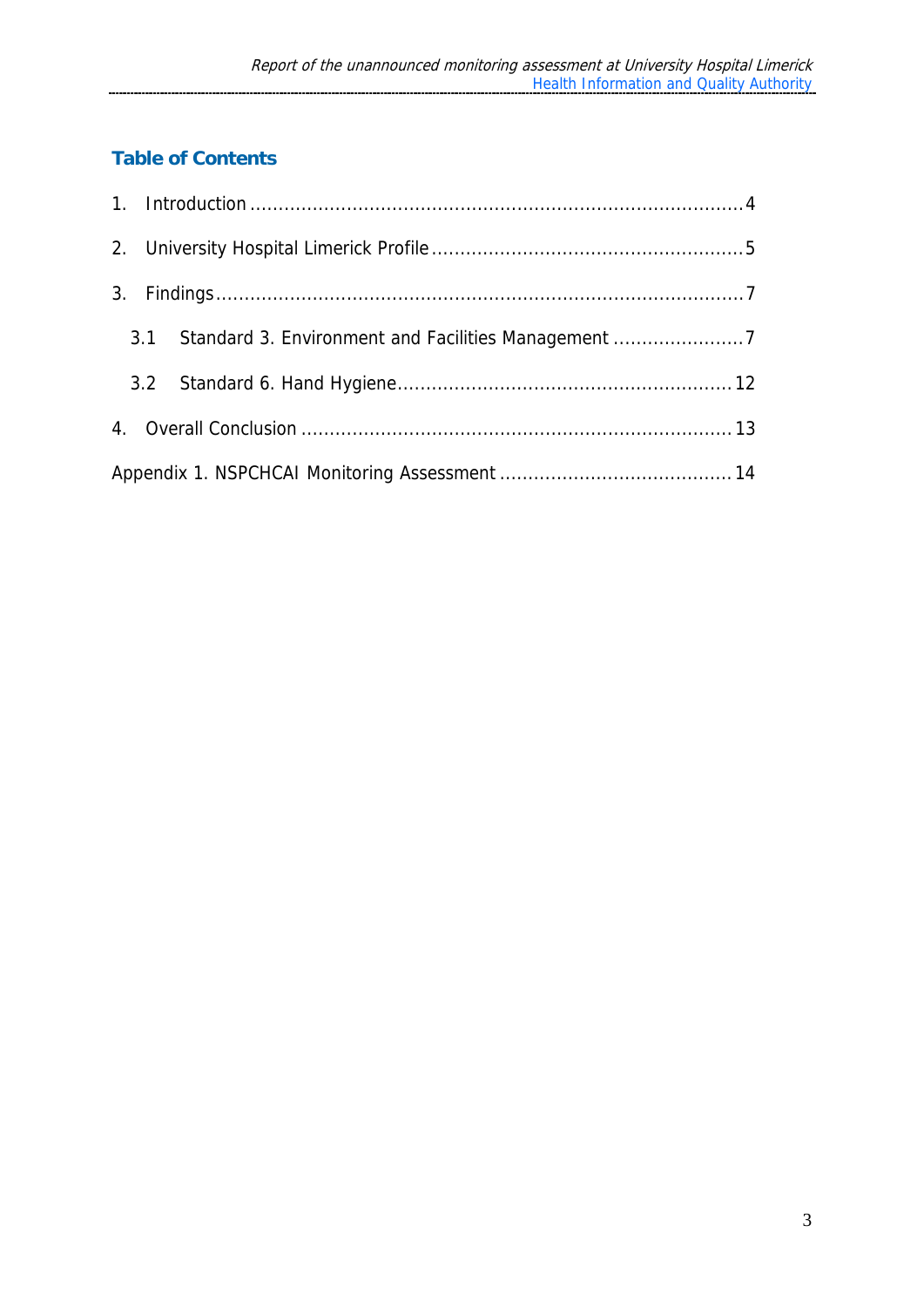# **1. Introduction**

The Health Information and Quality Authority (the Authority or HIQA) commenced Phase 1 of the monitoring programme for the National Standards for the Prevention and Control of Healthcare Associated Infections (the National Standards) in the last quarter of 2012. This initially focused on announced and unannounced assessment of acute hospitals' compliance with the National Standards.

Phase 2 commenced in January 2013, and will continue into 2014 to include announced assessments at all acute hospitals in Ireland, and the National Ambulance Service.

This report sets out the findings of the unannounced monitoring assessment by the Authority of University Hospital Limerick's compliance with the National Standards for the Prevention and Control of Healthcare Associated Infections (NSPCHCAI).

The purpose of the unannounced monitoring assessment is to assess the hygiene as experienced by patients at any given time. The unannounced assessment focuses specifically on the observation of the day-to-day delivery of hygiene services and in particular environment and equipment cleanliness and compliance with hand hygiene practice.

An unannounced on-site monitoring assessment focuses on gathering information about compliance with two of the NSPCHCAI. These are:

- Standard 3: Environment and Facilities Management, Criterion 3.6
- Standard 6: Hand Hygiene, Criterion 6.1.

The Authority used hygiene observation tools to gather information about the cleanliness of the environment and equipment as well as hand hygiene compliance. Documents and data such as hand hygiene training records are reviewed during an unannounced monitoring assessment.

The emergency department (ED) is usually the entry point for patients who require emergency and acute hospital care, with the outpatient department (OPD) the first point of contact for patients who require scheduled care. In Irish hospitals in 2011, there were over 1 million attendances at EDs and over 3 million outpatient attendances.

Accordingly, the monitoring assessment will generally commence in the ED, or in the OPD and follow a patient's journey to an inpatient ward. This provides the Authority with an opportunity to observe and assess the hygiene as experienced by the majority of patients. The Authority uses hygiene observation tools to gather information about the cleanliness of at least two clinical areas. Although specific clinical areas are assessed in detail using the hygiene observation tools, Authorised Persons from the Authority also observe general levels of cleanliness as they follow the patient journey through the hospital.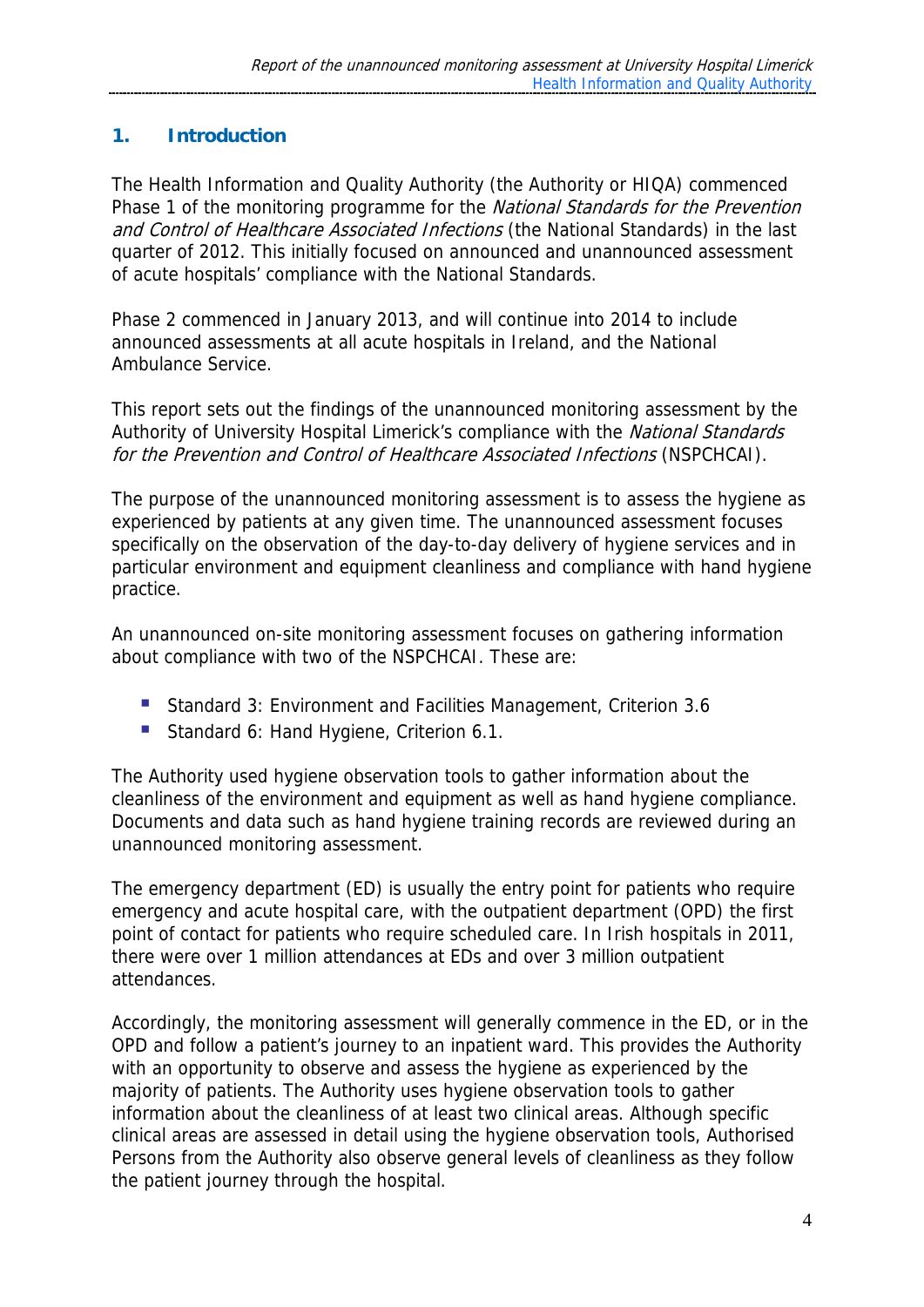The monitoring approach taken is outlined in Appendix 1.

The unannounced assessment was carried out at University Hospital Limerick by Authorised Persons from the Authority, Naomi Combe and Alice Doherty on 10 December 2013 between 10:30hrs and 17:00hrs. The Authorised Persons from HIQA commenced the monitoring assessment in the Emergency Department.

The areas subsequently assessed were:

- Trauma Ward (Orthopaedic)
- **Ward 3C (Female Medical).**

<u>.</u>

The Authority would like to acknowledge the cooperation of staff with this unannounced monitoring assessment.

# **2. University Hospital Limerick Profile‡**

UHL is a large academic teaching hospital on the outskirts of Limerick City with academic links to the University of Limerick. UHL provides acute care services across to the population of Limerick, Clare, North Tipperary and surrounding counties (approx 400,000)

UHL is the Model 4 hospital, within UL Hospitals group, which comprises:-

- University Hospital Limerick (UHL) 438 beds & 76 Day beds
- Ennis Hospital (EH) 50 inpatient &16 day beds
- Nenagh Hospital (NH) 46 inpatient & 25 day beds
- Croom Hospital (CH) 37 inpatient & 13 Day beds
- University Maternity Hospital Limerick (UMHL) 83 inpatient beds & 19 cots
- St John's Hospital Limerick (SJH) (Voluntary) 69 inpatient & 10 day beds

UHL is one of the 8 designated cancer centres in the country and is also a designated 24/7 Primary Percutaneous Coronary Intervention (PPCI) centre for STEMIs and a thrombolysis centre for the management of acute stroke. UHL is the only hospital site that has a full 24/7 emergency service and critical care service in the region.

In 2013 29,259 inpatients and 20,192 day cases were treated at UHL. There were almost 60,000 attendances at the Emergency Department (ED). Patients attending UHL have access to a full range of medical and surgical services and allied health services.

A major redevelopment project is currently underway at UHL with the Critical Care development just completed and work commenced on a new Emergency

<sup>&</sup>lt;sup>‡</sup> The hospital profile information contained in this section has been provided to the Authority by the hospital, and has not been verified by the Authority.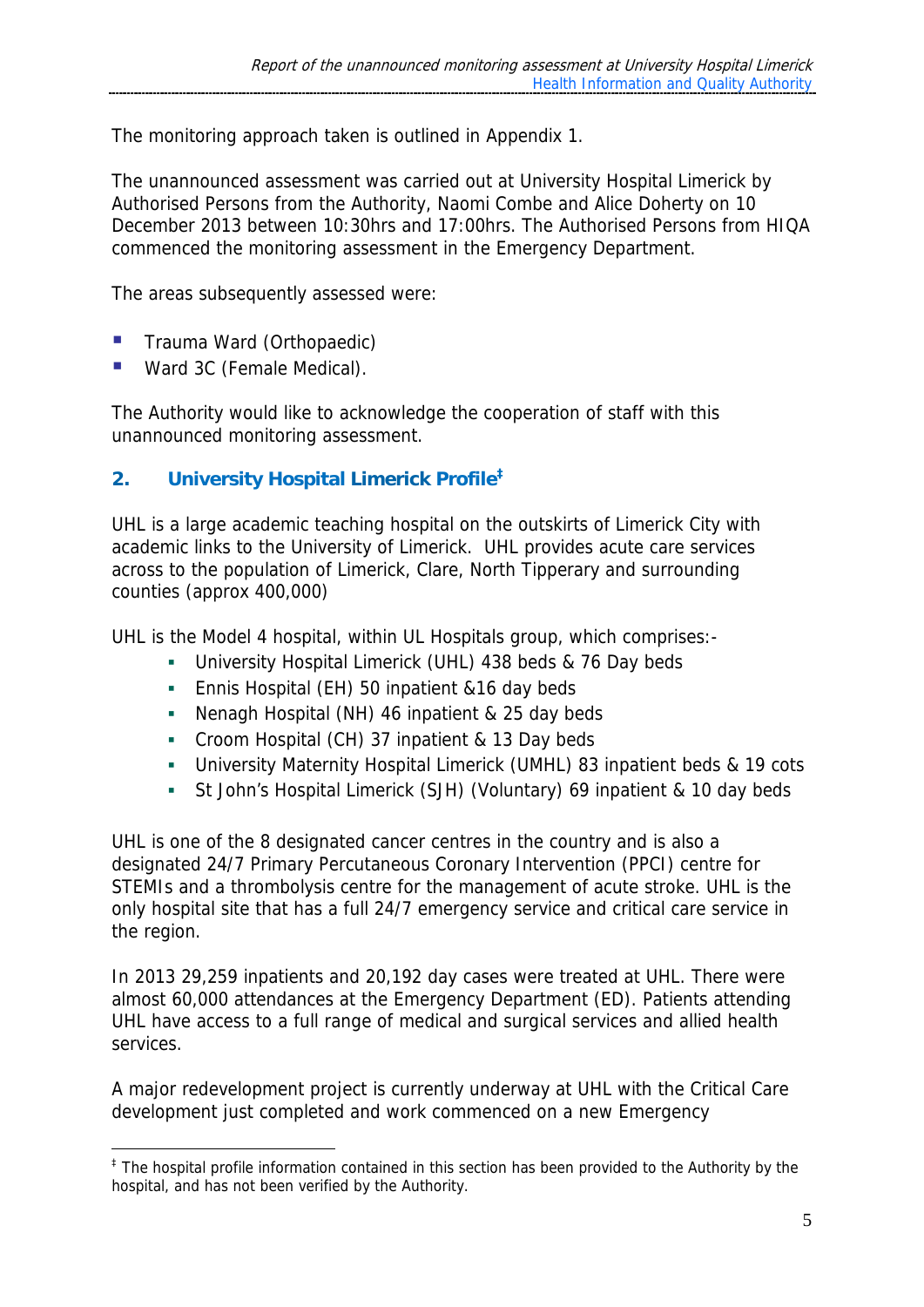Department, Dialysis Unit, Cystic Fibrosis, Stroke Dermatology and Symptomatic Breast Units

UL Hospitals is governed by an interim Board and an Executive Management Team led by the CEO who reports to the Board. The CEO is accountable to the National Director Acute Services within the HSE. Delegated authority for the operation of the services is through the National Director Acute Services to the CEO of UL Hospitals.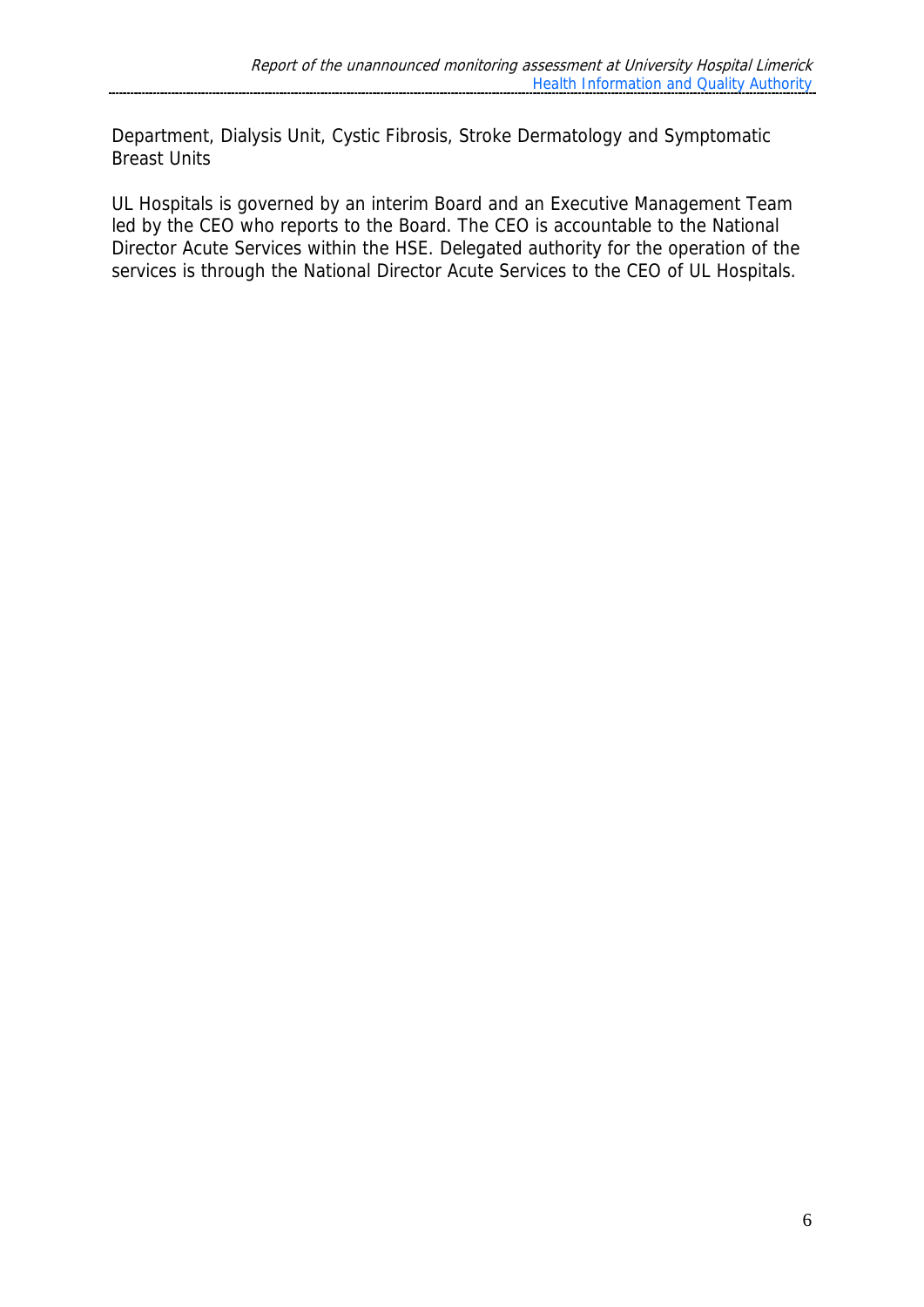# **3. Findings**

The findings of the unannounced monitoring assessment at University Hospital Limerick on 10 December 2013 are described below.

# **3.1 Standard 3. Environment and Facilities Management**

**Standard 3.** Environment and Facilities Management

The physical environment, facilities and resources are developed and managed to minimise the risk of service users, staff and visitors acquiring a Healthcare Associated Infection (HCAI).

**Criterion 3.6.** The cleanliness of the physical environment is effectively managed and maintained according to relevant national guidelines and legislation; to protect service-user dignity and privacy and to reduce the risk of the spread of HCAIs.

#### **Construction activity at University Hospital Limerick**

Due to the level of construction activity at University Hospital Limerick, the Authority has been informed that the following control measures have been employed to ensure patient safety in relation to Aspergillus:

- The Infection Prevention and Control Team (IPCT) is involved at all stages of the building/refurbishment process. Work permits and method statements are reviewed and signed off by a member of the IPCT before any work commences. Any precautions that are required are implemented at this stage, for example, the sealing of windows/access points.
- An Aspergillus education session is provided to all construction teams before any project commences, emphasising the importance of Aspergillus infection, control and prevention.
- A Building Sites Committee chaired by the Chief Executive Officer and represented by all key stakeholders allows for any new developments and concerns to be discussed on a monthly basis. A structured routine for Aspergillus air sampling regularly takes place, with all results being discussed and any results that give rise to concern being addressed. Recommended dust audits and enhanced cleaning are conducted and issues arising from this are raised with the IPCT and addressed.
- **Prior to the completion of a project, the IPCT conducts a review and audit of the** new or renovated area. Environmental monitoring is conducted if necessary based on national and international guidelines and recommendations. On completion, the area is deep cleaned and audited to ensure patient safety.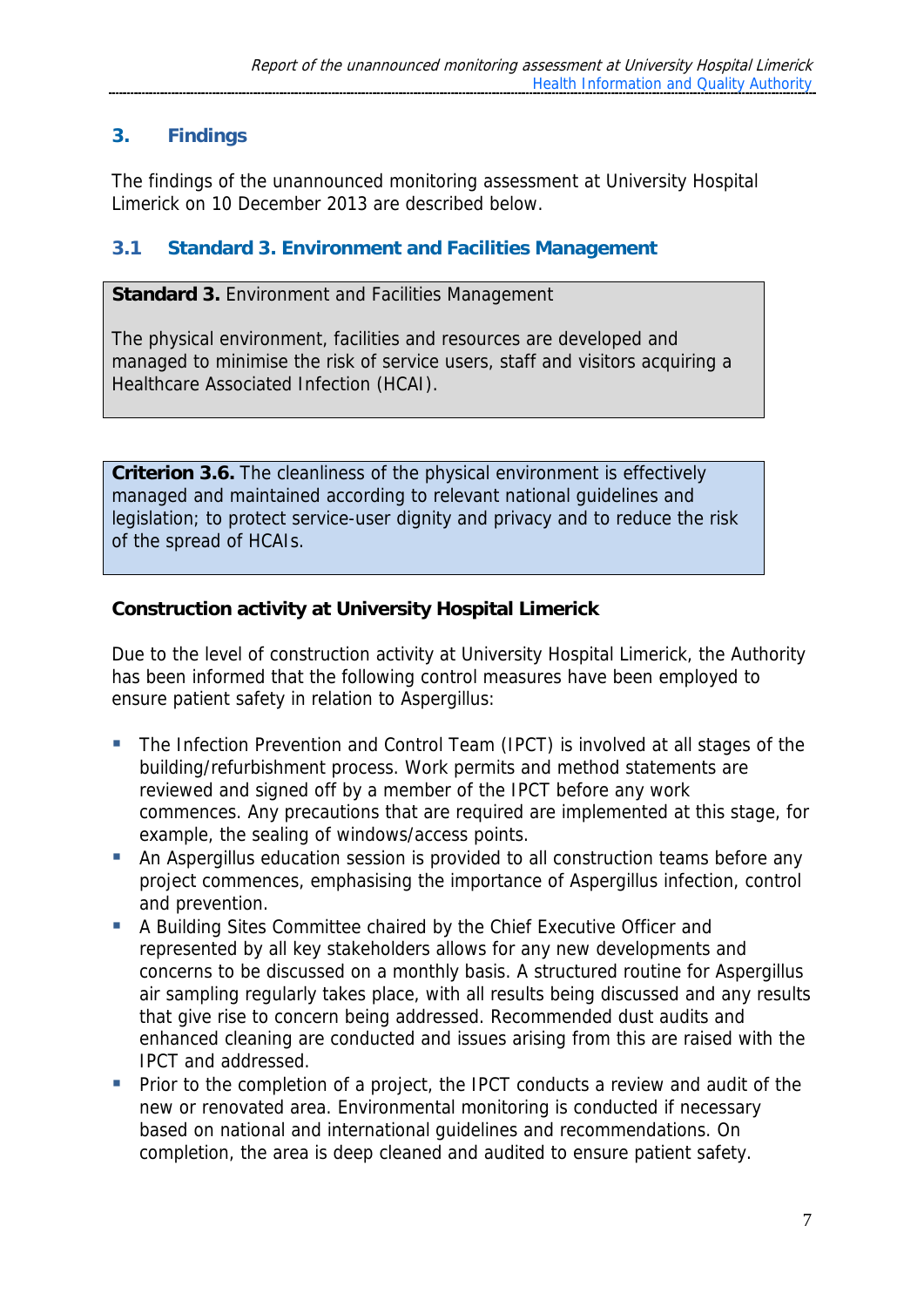# **Trauma Ward (Orthopaedic)**

#### **Environment and equipment**

There was evidence of some good practice which included the following:

- **The patient area assessed was generally clean, tidy and well maintained with** some exceptions.
- The washrooms assessed were generally clean, tidy and well maintained with some exceptions.
- Surfaces of equipment assessed, for example, intravenous stands, a blood pressure machine, blood pressure cuffs, temperature probes, hoists and accessories were clean and well maintained.
- The clean utility room was tidy and well maintained.
- The 'dirty'<sup> $\pm$ </sup> utility room was generally tidy and well maintained.

However, there was also evidence of practice that was not compliant with the National Standards for the Prevention and Control of Healthcare Associated Infections:

- A heavy layer of dust was visible on the casement of electrical fittings located over patients' beds.
- A heavy layer of dust was visible on the base underneath a bed.
- **There was chipped and peeling paint on a radiator.**
- There was a substantial hole in the wall around a radiator pipe in the main ward area.
- Two ceiling tiles were missing in the washroom in the main ward area.
- Rust coloured staining was visible at the base of handrails in some of the washrooms.
- Dust was visible on the wheels of a resuscitation trolley.

1

- Rust coloured staining was visible at the wheel area and the base of the legs of a dressing trolley.
- Five oxygen cylinders stored in the clean utility room were not secured.
- The covering on some commodes stored in the 'dirty' utility room was damaged, potentially hindering effective cleaning. However, the Authority observed documentation to show that new commodes had been ordered.
- A wall tile was missing in a corner of the 'dirty' utility room, hindering effective cleaning.

<sup>±</sup> A 'dirty' utility room is a temporary holding area for soiled/contaminated equipment, materials or waste prior to their disposal, cleaning or treatment.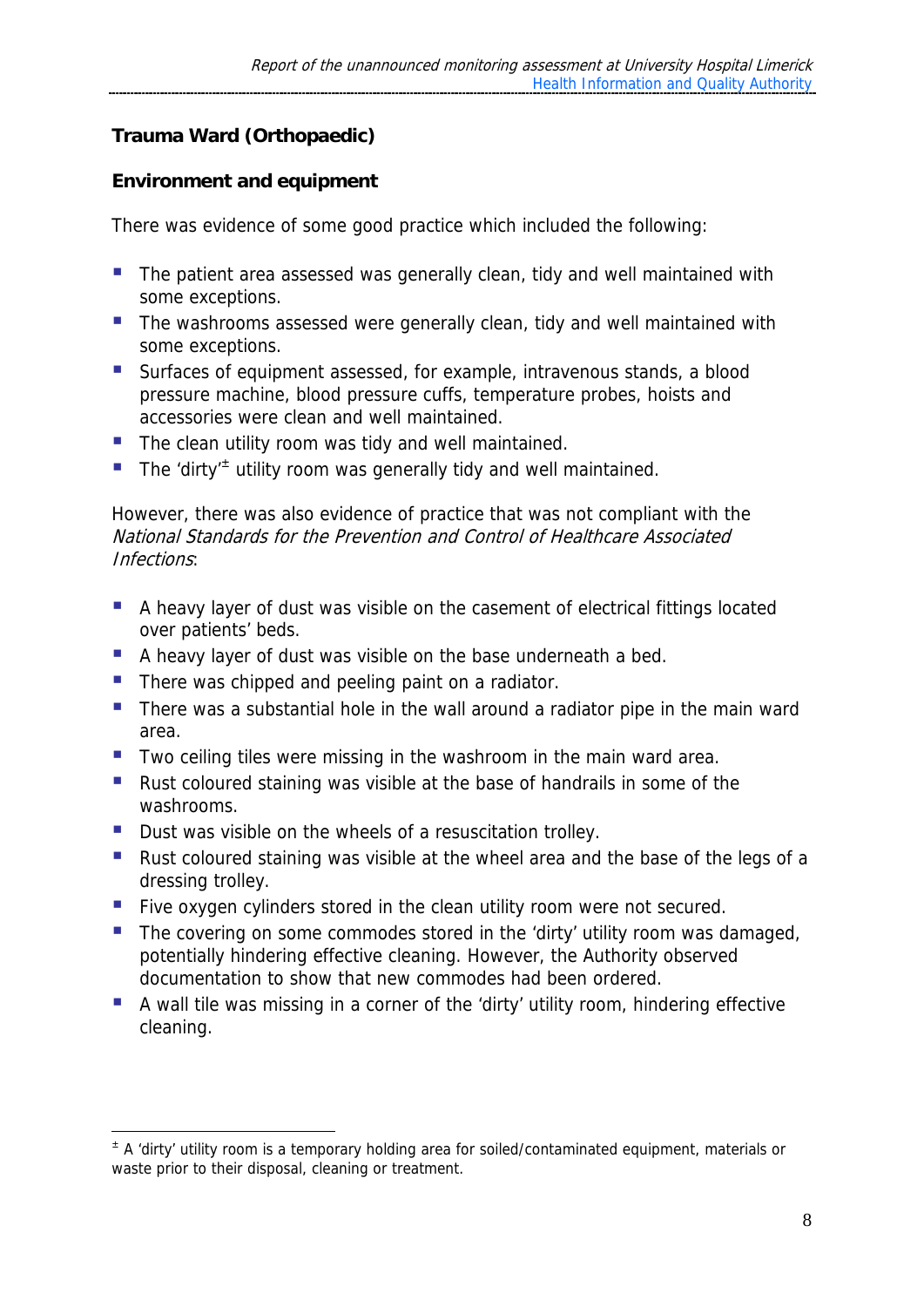#### **Waste segregation**

There was evidence of good practice which included the following:

- Foot-operated clinical and non-clinical waste disposal bins were available.
- Waste bins were visibly clean and no more than two thirds full.
- Clinical waste was tagged and secured before leaving the area of production.
- Clinical waste advisory posters, informing of waste segregation best practice procedures, were displayed.

#### **Isolation rooms**

There was evidence of good practice which included the following:

- **Appropriate signage was displayed at the entrances to isolation rooms.**
- **Personal protective equipment was available outside the isolation rooms.**

#### **Linen**

There was evidence of good practice which included the following:

- **Linen was segregated into appropriate colour-coded bags.**
- Bags were less than two thirds full and capable of being secured.
- **Clean linen was stored in a designated area.**
- Clean linen examined by the Authority was found to be free of stains.
- $\blacksquare$  The Authority was informed that (i) window blinds are dusted daily and deep cleaned every six weeks and (ii) curtains are changed every six months or more frequently if necessary. Records of blind and curtain cleaning were observed by the Authority.

#### **Cleaning equipment**

There was evidence of good practice which included the following:

- Cleaning staff spoken with by the Authority were knowledgeable regarding infection prevention and control protocols in relation to their role.
- Cleaning equipment was clean and a colour-coded cleaning system was in place and demonstrated.
- **Personal protective equipment was available and appropriately used by staff.**

#### **Water outlet flushing**

**The Authority reviewed weekly records of water outlet flushing.**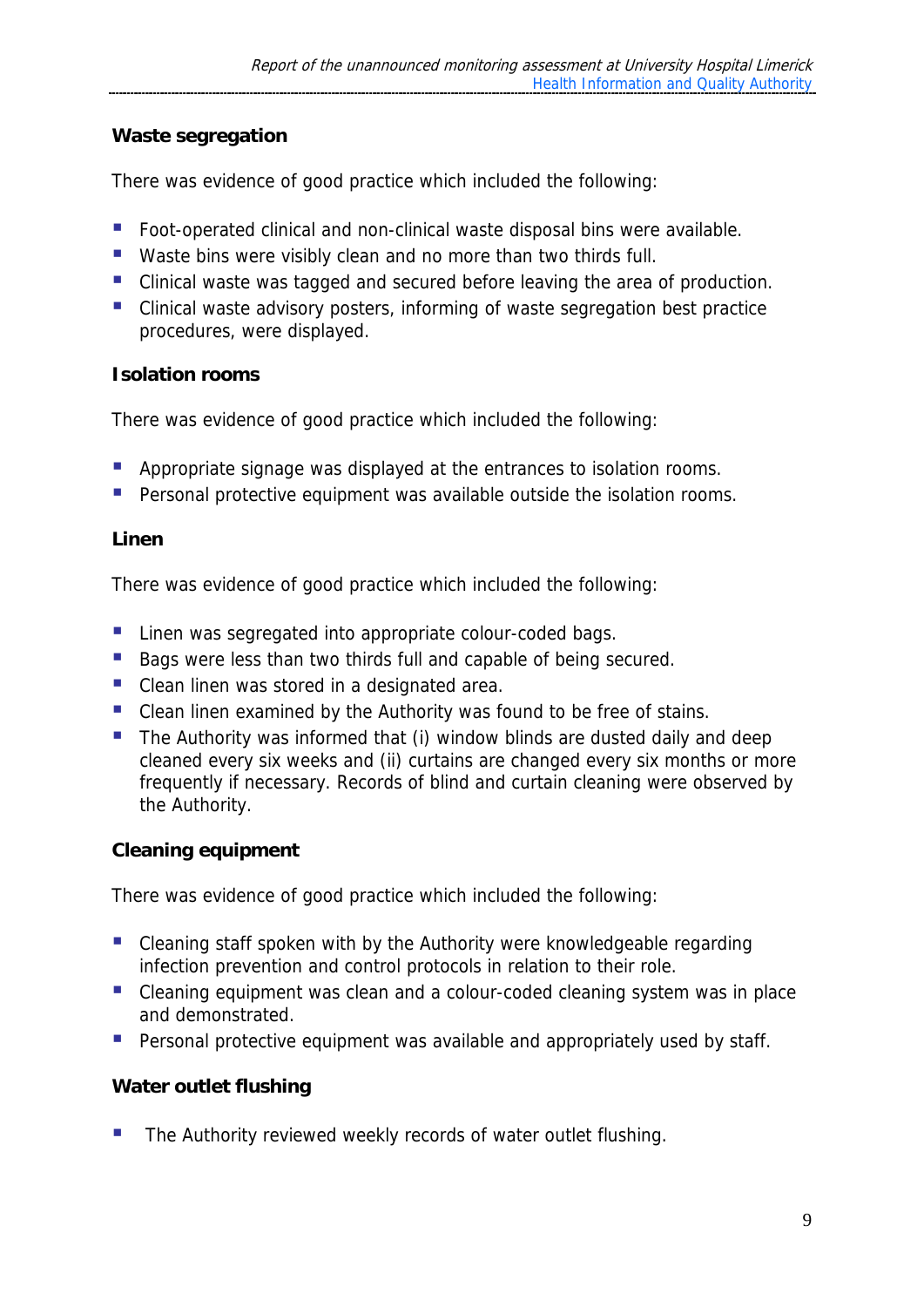# **Ward 3C (Female Medical)**

#### **Environment and equipment**

There was evidence of some good practice which included the following:

- **The patient area assessed was generally clean, tidy and well maintained with** some exceptions.
- The washrooms assessed were generally clean, tidy and well maintained with some exceptions.
- Surfaces of equipment assessed, for example, a cardiac monitor, a resuscitation trolley, dressing trolleys, blood pressure cuffs, oxygen saturation probes, temperature probes, suction apparatus, wheelchairs and cushions, hoists and accessories were clean and well maintained.
- The clean utility room was tidy and well maintained.
- **The 'dirty' utility room was generally tidy and well maintained with some** exceptions.

However, there was also evidence of practice that was not compliant with the National Standards for the Prevention and Control of Healthcare Associated Infections:

- A moderate to heavy layer of dust was visible on the casement of electrical fittings located over patients' beds.
- A moderate to heavy layer of dust was visible on the base of a bed.
- A layer of dust was visible on the pipes leading into a toilet
- A ring of dark coloured residue was visible around a shower tray in a washroom.
- In the 'dirty' utility room, shelves under the hand-wash sink and cupboard doors were chipped, hindering effective cleaning.
- The covering was damaged on some commodes stored in the 'dirty' utility room potentially hindering effective cleaning and there was rust coloured staining on some wheel areas of the commodes.

#### **Waste segregation**

There was evidence of good practice which included the following:

- Foot-operated clinical and non-clinical waste disposal bins were available.
- Clinical waste was tagged and secured before leaving the area of production.
- Clinical waste advisory posters informing of waste segregation best practice procedures were displayed.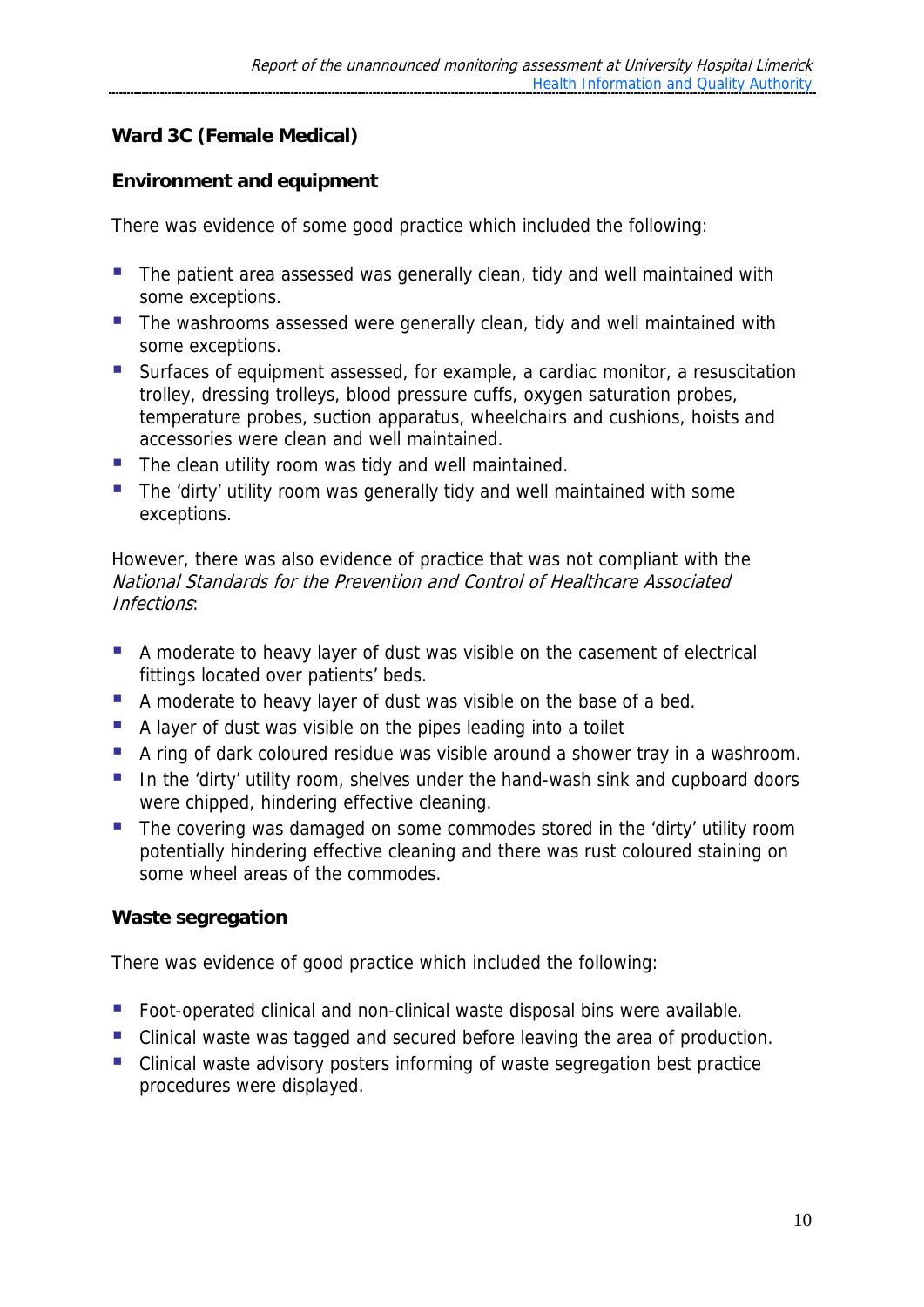However, there was also evidence of practice that was not compliant with the National Standards for the Prevention and Control of Healthcare Associated Infections:

- **F** Four non-clinical waste disposal bins in the patient area assessed were more than two thirds full.
- A small amount of non-clinical waste was lying directly on the floor in the 'dirty' utility room.

#### **Isolation rooms**

There was evidence of good practice which included the following:

- **Appropriate signage was displayed at the entrances to isolation rooms.**
- **Personal protective equipment was available outside the isolation rooms.**

#### **Linen**

There was evidence of good practice which included the following:

- **Linen was segregated into appropriate colour-coded bags.**
- Clean linen was stored appropriately in dedicated storage areas which were clean and free of dust.
- Clean linen examined by the Authority was found to be free of stains.
- The Authority was informed that curtains are changed every two months or more frequently if necessary and blinds in isolation rooms are fully cleaned after each patient.

#### **Cleaning equipment**

There was evidence of good practice which included the following:

- Cleaning staff spoken with by the Authority were knowledgeable regarding infection prevention and control protocols.
- Cleaning equipment was clean and a colour-coded cleaning system was in place and demonstrated.
- **Personal protective equipment was available, appropriately used and disposed of** by staff.

# **Water outlet flushing**

The Authority reviewed weekly records of water outlet flushing.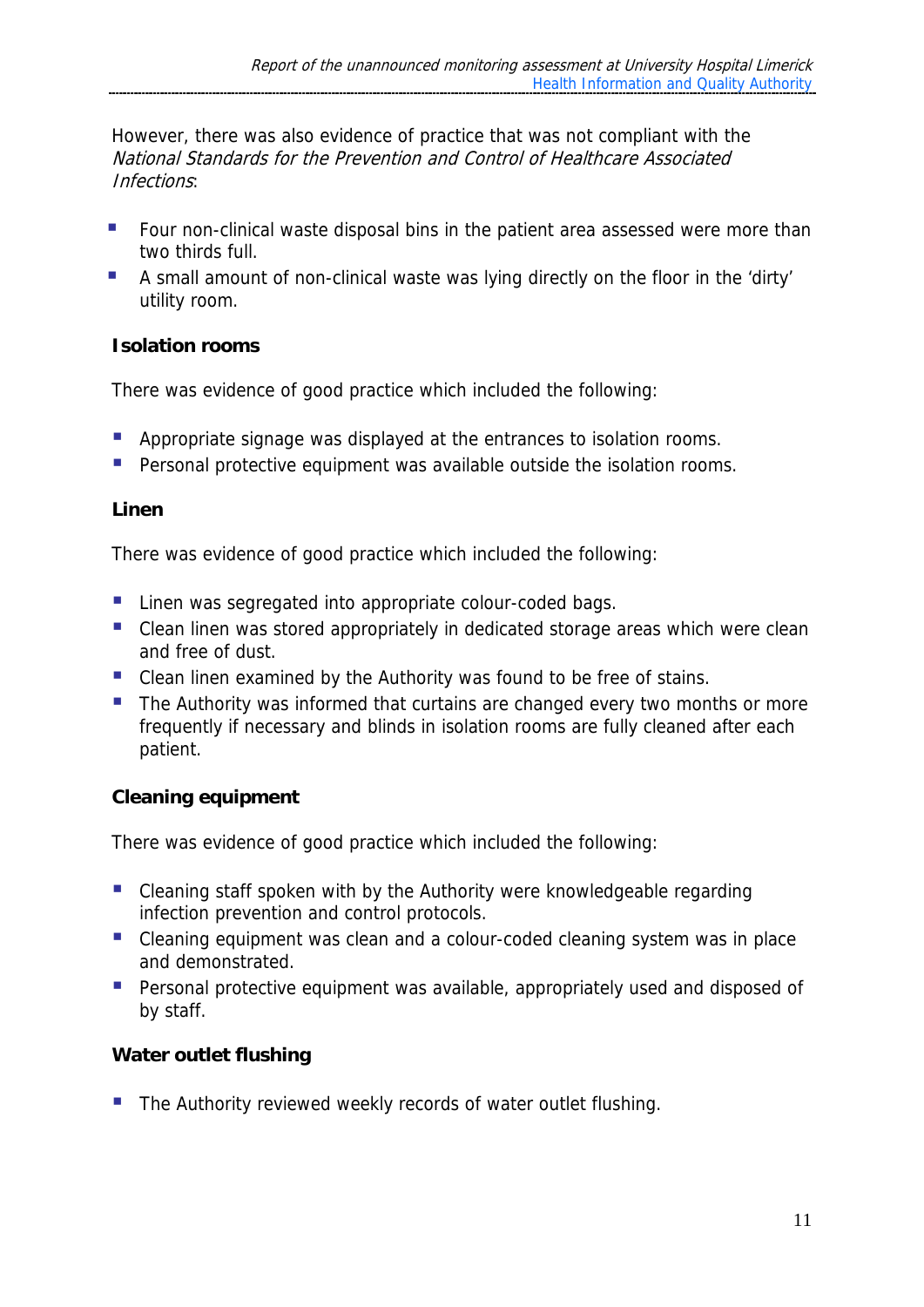# **Conclusion**

Overall, the physical environment and patient equipment were clean and well maintained, with some exceptions.

# **3.2 Standard 6. Hand Hygiene**

**Standard 6. Hand Hygiene** 

Hand hygiene practices that prevent, control and reduce the risk of the spread of Healthcare Associated Infections are in place.

**Criterion 6.1.** There are evidence-based best practice policies, procedures and systems for hand hygiene practices to reduce the risk of the spread of HCAIs.

#### **Hand hygiene**

There was evidence of good practice which included the following:

- Hand hygiene advisory information was appropriately displayed in the areas assessed.
- **Liquid soap, warm water and paper hand towels were widely available.**

However, there was also evidence of practice that was not compliant with the National Standards for the Prevention and Control of Healthcare Associated Infections including:

- A green/white residue was visible on the tap at the hand-wash sink in the clean utility room in the Trauma Ward and there was splashing from the tap when it was in the open position. Hand-wash sinks should be of adequate size to avoid splashing the surrounding floor and surround.
- The taps on the hand wash sinks in the clean utility room and the 'dirty' utility room in Ward 3C were not hands free.
- The joint between the worktop and the wall behind the hand-wash sink in the 'dirty' utility room in Ward 3C was not completely sealed.
- The alcohol hand-rub dispensers at the hospital reception, at the entrance to the ED and outside the 'dirty' utility room in Ward 3C needed to be replenished.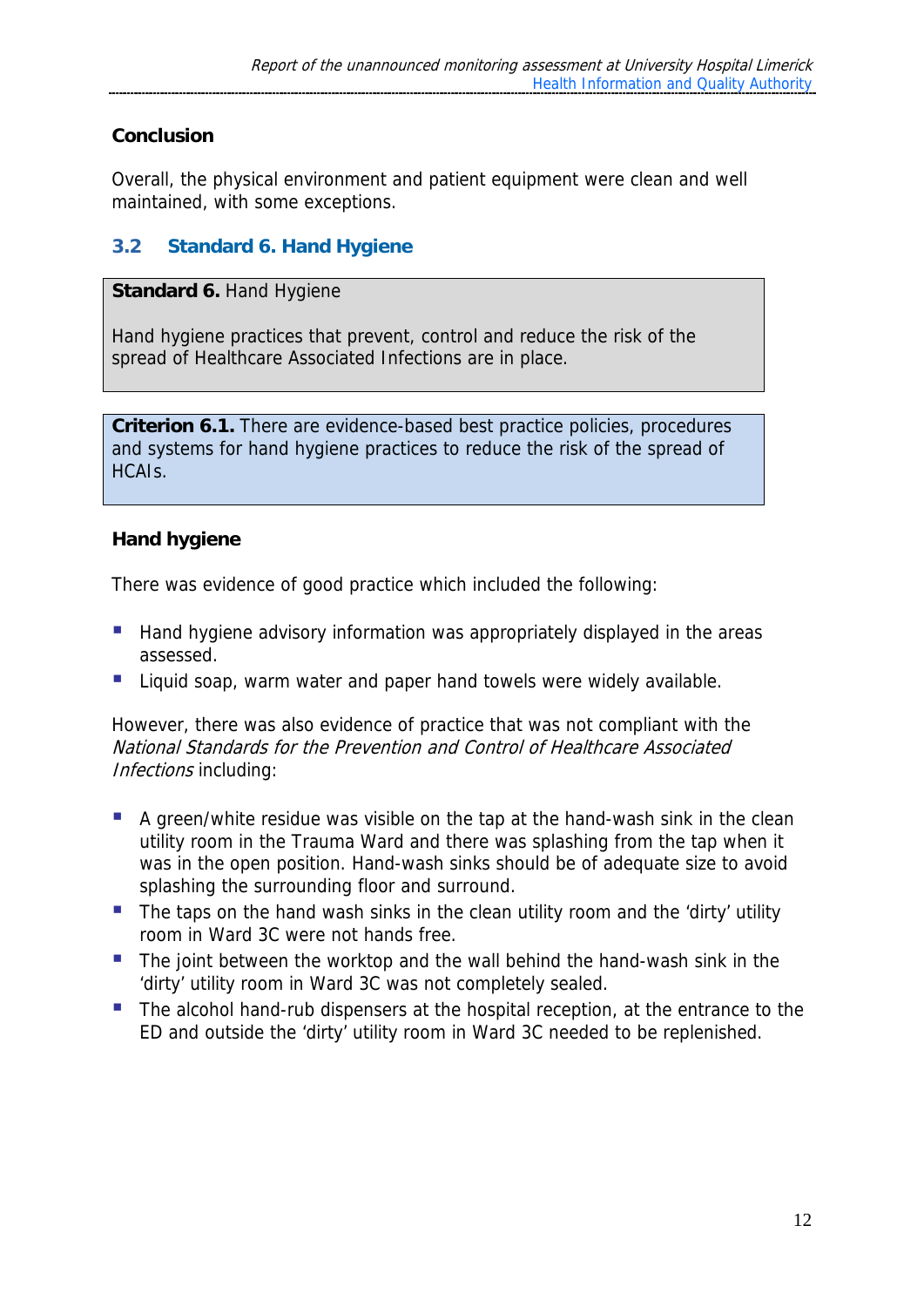#### **Observation of hand hygiene opportunities**

Authorised persons observe hand hygiene opportunities using a small sample of staff in various locations throughout the hospital. It is important to note that the results may not be representative of all groups of staff within the hospital and hand hygiene compliance across the hospital as a whole. Observations reported represent a snapshot in time. The underlying principles are based on the detection of the five moments for hand hygiene that are promoted by the World Health Organization.

- The Authority observed 22 hand hygiene opportunities in total during the monitoring assessment. Hand hygiene opportunities observed comprised:
	- nine before touching a patient
	- 10 after touching a patient
	- three after touching a patient's surroundings.

Of the 22 hand hygiene opportunities, 18 were taken and the hand hygiene technique used in 17 of these was observed to comply with best practice hand hygiene technique.

#### **4. Overall Conclusion**

The risk of the spread of Healthcare Associated Infections (HCAIs) is reduced when the physical environment and equipment can be readily cleaned and decontaminated. It is therefore important that the physical environment and equipment is planned, provided and maintained to maximise patient safety.

Overall, the physical environment and patient equipment were clean and well maintained, with some exceptions.

Hand hygiene is recognised internationally as the single most important preventative measure in the transmission of HCAIs in healthcare services. It is essential that a culture of hand hygiene practice is embedded in every service at all levels. Of the 22 hand hygiene opportunities, 18 were taken and the hand hygiene technique used in 17 of these was observed to comply with best practice.

University Hospital Limerick must now develop a quality improvement plan (QIP) that prioritises the improvements necessary to fully comply with the National Standards for the Prevention and Control of Healthcare Associated Infections. This QIP must be approved by the service provider's identified individual who has overall executive accountability, responsibility and authority for the delivery of high quality, safe and reliable services. The QIP must be published by the Hospital on its website within six weeks of the date of publication of this report.

The Authority will continue to monitor the Hospital's QIP as well as relevant outcome measurements and key performance indicators, in order to provide assurances to the public that the Hospital is implementing and meeting the National Standards for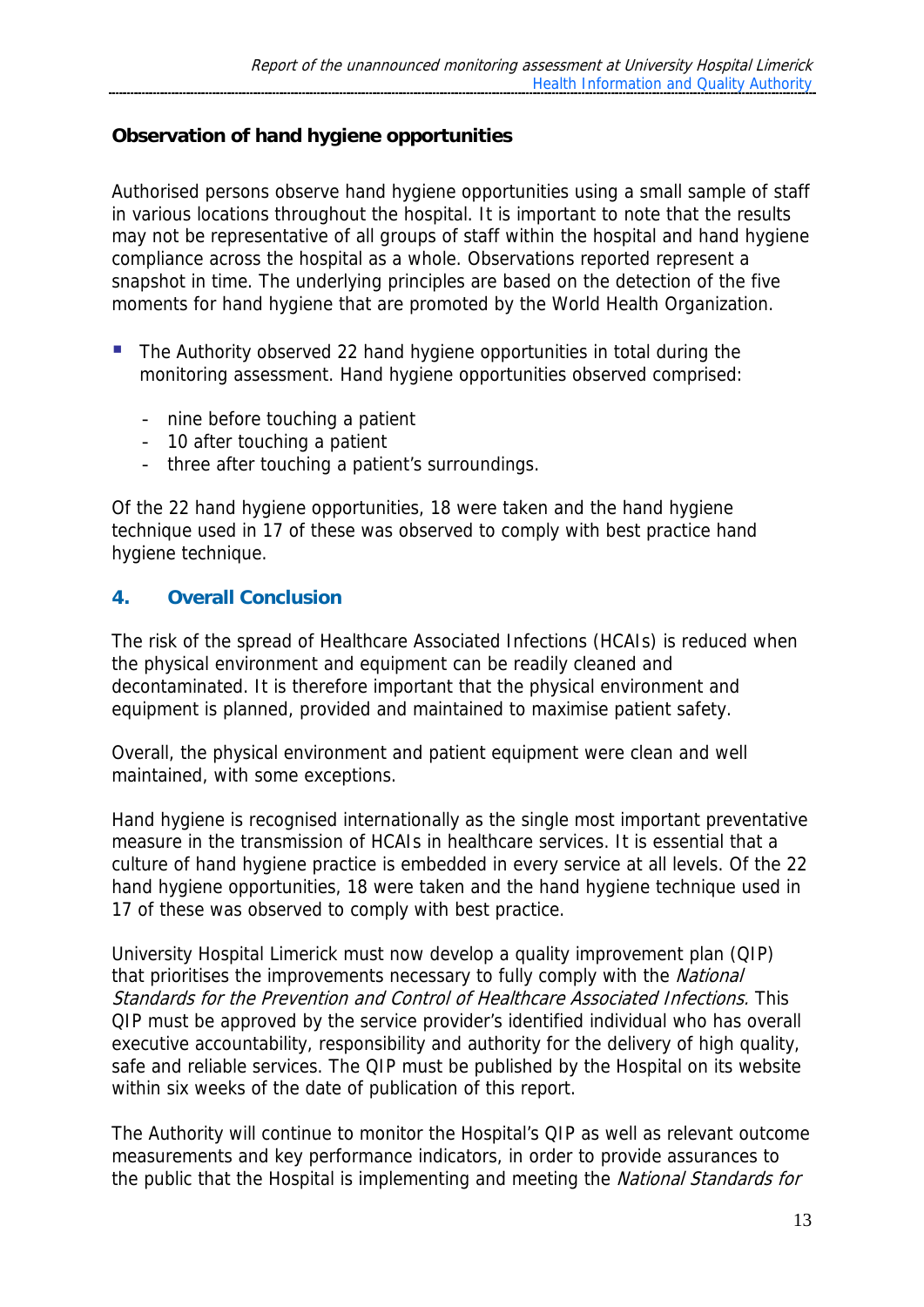the Prevention and Control of Healthcare Associated Infections and is making quality and safety improvements that safeguard patients.

#### **Appendix 1. NSPCHCAI Monitoring Assessment**

#### **Focus of monitoring assessment**

The aim of the NSPCHCAI, together with the Health Information and Quality Authority's monitoring programme, is to contribute to the reduction and prevention of Healthcare Associated Infections (HCAIs) in order to improve the quality and safety of health services. The NSPCHCAI are available at http://www.hiqa.ie/standards/health/healthcare-associated-infections.

#### **Unannounced monitoring process**

An unannounced on-site monitoring assessment focuses on gathering information about compliance with two of the NSPCHCAI Standards. These are:

Standard 3: Environment and Facilities Management, Criterion: 3.6

Standard 6: Hand Hygiene, Criterion 6.1.

The Authorised Persons use hygiene observation tools to gather information about the cleanliness of the environment and equipment as well as hand hygiene compliance. Documents and data such as hand hygiene training records are reviewed during an unannounced monitoring assessment.

The Authority reports its findings publicly in order to provide assurances to the public that service providers have implemented and are meeting the NSPCHCAI and are making the quality and safety improvements that prevent and control HCAIs and safeguard service users.

Please refer to the Guide document for full details of the NSPCHCAI Monitoring Programme available at http://www.hiqa.ie/publications/guide-monitoringprogramme-national-standards-prevention-and-control-healthcare-associa.